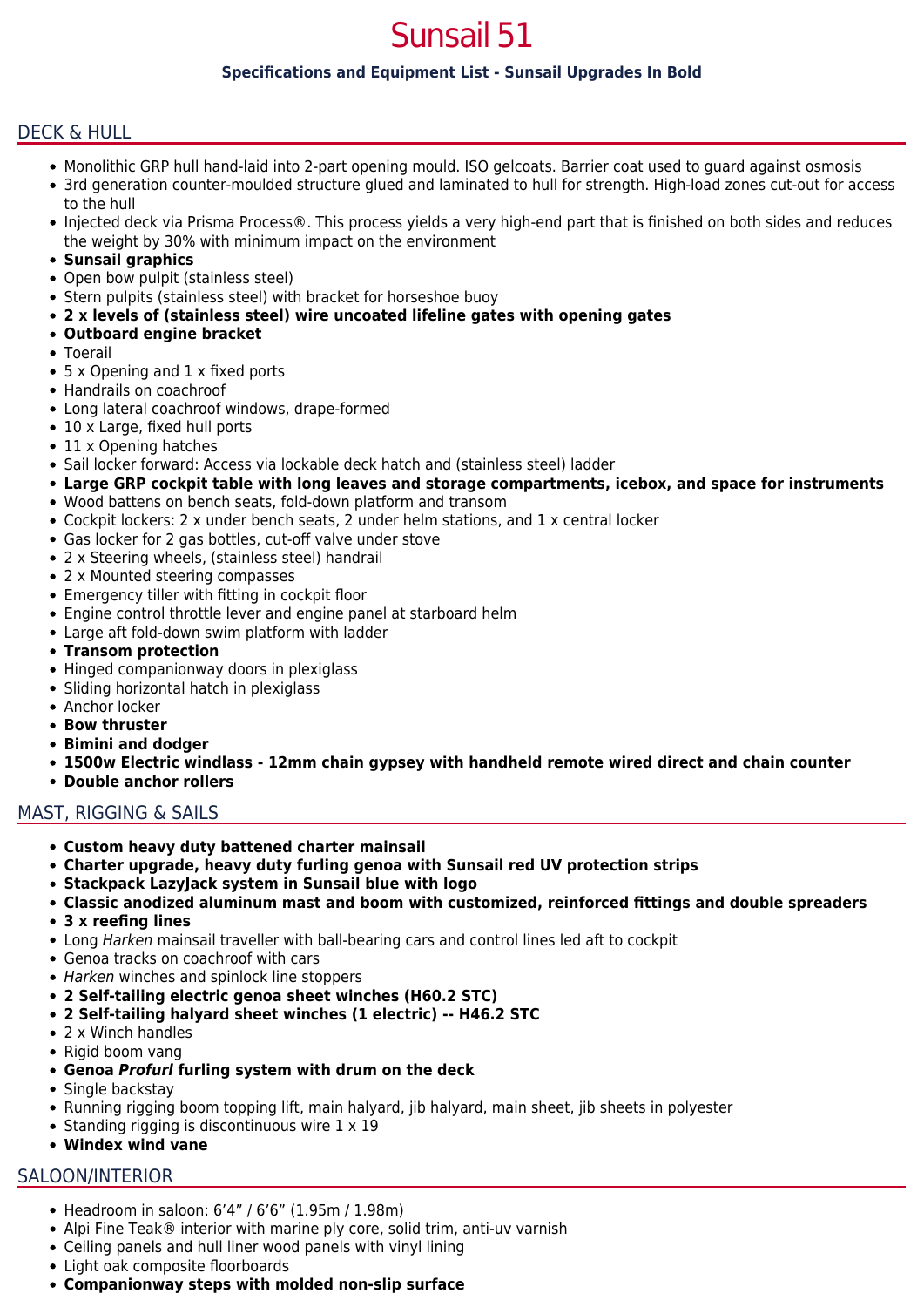- **Hasp on companionway hatch**
- Large table with two removable, aluminium legs and central bottle storage
- **Saloon table converts to double berth**
- **Faux leather saloon cushions**
- Hinged storage compartments under settee seating
- **Central two-seats bench with storage**
- Upper storage cabinets with doors and fiddles
- **Floor board edges are coated with resin to deter water damage**
- **Mosquito screens for portlights**

## **GALLEY**

- Galley Headroom: 1,94 m / 6'4''
- Long galley to starboard of entryway
- **ENO 3-burner stove with oven**
- Opening port above stove top for ventilation
- Solid counter tops
- Double sinks (stainless steel) with covers and chrome mixer tap
- 175L front opening fridge, 12v compressor
- **12v 21USgal / 80L freezer unit for small fridge box, top opening**
- Storage compartments with drawers and doors between the galley and the companionway
- Soft-close, fully-extending drawers
- Sliding waste bins with multiple compartments for selective sorting and recycling
- Upper storage cabinets with storage and microwave
- **Propane solenoid cut-off valve**

#### ELECTRICAL INSTALLATION

- **Microwave oven in galley**
- 110v or 220v circuit shore-power outlets distributor
- 12v circuit for house and engine systems, 12v plugs at nav station, 110/220v plugs in each cabin, saloon, chart table and galley
- Shore power wired direct
- Main electric panel at navigation station backlit in a soft blue light, 12v plug, LCD display
- Engine alternator: 125amp
- 1 x 110Ah engine starter battery
- **House battery bank -- 5 AGM batteries totalling 425ah**
- 2 x 40amp battery charger
- **1 x USB plug per cabin**
- Battery switches: in the aft cabin
- **LED Navigation lights**
- **LED lights throughout**
- *Fusion* **Radio / Mp3 player + Saloon subwoofer + 2 interior speakers + 2 cockpit speakers**
- **9" Multifunction touchscreen display in cockpit (WIFI enabled)**
- **1 x Tridata**
- **1 x Autopilot control head**
- **Hydraulic linear drive autopilot**
- **Depth sounder & anenometer windvane**
- **VHF**
- **Generator ONAN 6kw 110v or 220v**
- **Air Conditioning**
- **Fans in saloon and all cabins**
- **2000w inverter**
- **2 x 75w Solar panels**

#### NAVIGATION CONSOLE

- Navigation station located to port behind the saloon
- Chart table with lazerette work top with opening compartment, space designed for laptop computer
- Large storage space under electrical panel for books and other navigation equipment
- Bookshelf under table with plexiglass dividers

#### FORWARD CABINS

- Headroom: 6'1" / 1.86m
- Double berth with high-density foam mattress (2.02m x 1.45m / 6ft 7in x 4ft 9in)
- Large hanging locker to starboard
- 1 x Opening deck hatch, for light and ventilation
- $\bullet$  1 x Large fixed hull port(s)
- Storage under berth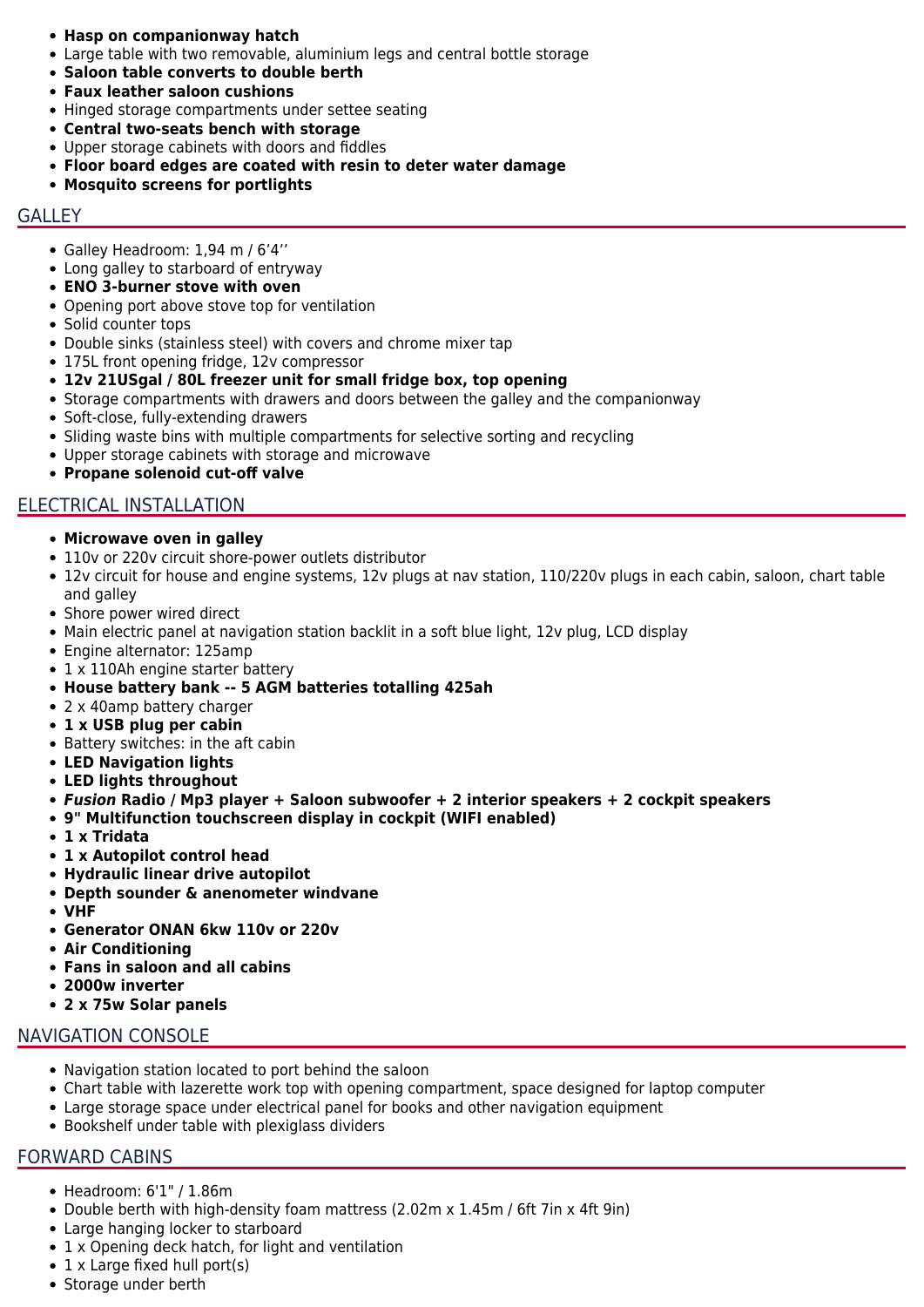## FORWARD HEADS

- Solid surface countertop and moulded sink
- Clothes hook, towel bar and mirror
- Storage cabinets
- Shower drain with switch
- Deck hatch to provide light and ventilation
- **Large bowl electric marine toilets in each head with individual holding tanks**

# FOREPEAK CABIN

- Access through deck hatch
- Horizontal bunk
- Forepeak sink
- USB plug
- Fan
- Cupboard

# AFT CABINS

- Max headroom: 6'5" / 1.97m
- Double berth with high-density foam mattress (2.02m x 1.63m / 6ft 7in x 5ft 4in)
- Hanging locker storage shelves along hull & along engine compartment, night stand above engine compartment
- 1 x Fixed hull port, 1 x opening port into the cockpit for ventilation, 1 x window in coachroof
- 1 x Additional opening port into the cockpit
- 1 x Opening hatch

# AFT HEADS

- En-suite compartment with access from cabin
- En-suite compartments with day access from saloon
- **Large bowl electric marine toilets in each head with individual holding tanks**
- Solid surface countertop with moulded sink
- Access to through-hulls and plumbing connections under sink
- Storage cabinets
- Opening port and fixed windows to provide light and ventilation
- Shower drain with switch
- Clothes hook and towel bar
- Mirror

# ENGINE & CONTROLS

# *Yanmar* **4JH80 -- 80 hp common rail diesel engine with sail drive**

- 3-Blade fixed propeller
- Engine panel and throttle located near starboard helm
- Insulation foam 40mm with film, exhaust system roto moulded exhaust mixer with stainless steel exhaust fitting on hull
- GRP engine bed and liner, roto moulded exhaust mixer with (stainless steel) fitting on hull
- Ventilation system extractor fan located in engine room
- Roto moulded fuel tank (240L / 63USgal) located under aft cabin berth
- Access behind steps to engine compartment

# PLUMBING INSTALLATION

- Fresh water system with high-pressure 12v pump (19L/min) in-line filter and accumulator tank
- 2 x Roto moulded water tanks 385L / 101USgal tank under the forward berth & 230L / 60USgal tank under aft cabin berth
- Tank manifold with selector valves
- Tank gauges located at the electrical panel
- 1 x 40L / 10USgal hot water heater connected to engine heat exchanger and 110v or 220v electrical system
- Shower pumps, activation of shower pumps via push button
- Electric bilge pump located in bilge area with activation via switch at electrical panel
- Electric bilge pump located in the forward sail locker, with activation via float switch, with separate hose from primary bilge pump
- Dual-action manual bilge pump located in the cockpit, with separate hose from primary bilge pump
- **Hot & cold water shower in cockpit**

# SAFETY GEAR

- **Primary (stainless steel) and secondary (galvinized) anchors**
- **6 x Fenders**
- **6 x Mooring / dock lines**